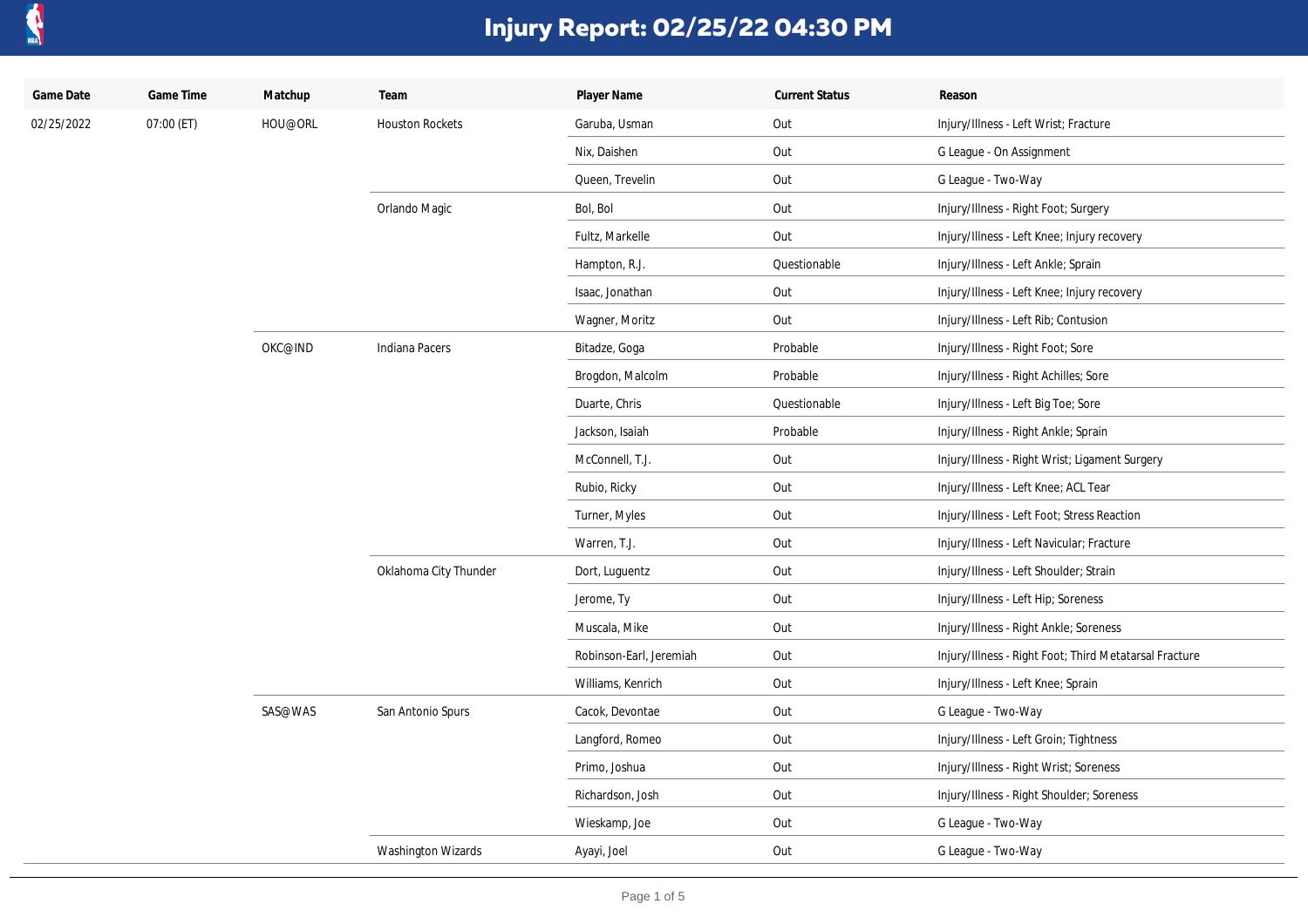

| Game Date | Game Time  | Matchup | Team                     | Player Name         | <b>Current Status</b> | Reason                                                |
|-----------|------------|---------|--------------------------|---------------------|-----------------------|-------------------------------------------------------|
|           |            |         |                          | Beal, Bradley       | Out                   | Injury/Illness - Left Wrist; Left wrist surgery       |
|           |            |         |                          | Bryant, Thomas      | Questionable          | Injury/Illness - Right Ankle; Right ankle sprain      |
|           |            |         |                          | Porzingis, Kristaps | Out                   | Injury/Illness - Right Knee; Right knee bone bruise   |
|           |            |         |                          | Todd, Isaiah        | Out                   | G League - On Assignment                              |
|           |            |         |                          | Winston, Cassius    | Available             | G League - Two-Way                                    |
|           |            | TOR@CHA | <b>Charlotte Hornets</b> | Hayward, Gordon     | Out                   | Injury/Illness - Left Ankle; Sprain                   |
|           |            |         |                          | Jones, Kai          | Out                   | G League - On Assignment                              |
|           |            |         |                          | Kulboka, Arnoldas   | Out                   | G League - Two-Way                                    |
|           |            |         |                          | Lewis, Scottie      | Out                   | G League - Two-Way                                    |
|           |            |         |                          | Martin, Cody        | Probable              | Injury/Illness - Left Ankle/achilles; Soreness        |
|           |            |         |                          | McDaniels, Jalen    | Doubtful              | Injury/Illness - Left Ankle; Sprain                   |
|           |            |         |                          | Richards, Nick      | Doubtful              | Injury/Illness - Right Foot; Sprain                   |
|           |            |         | <b>Toronto Raptors</b>   | Anunoby, OG         | Out                   | Injury/Illness - Right Finger; Ring Finger - Fracture |
|           |            |         |                          | Bonga, Isaac        | Out                   | G League - On Assignment                              |
|           |            |         |                          | Johnson, David      | Out                   | G League - Two-Way                                    |
|           |            |         |                          | VanVleet, Fred      | Questionable          | Injury/Illness - Right Knee; Soreness                 |
|           | 07:30 (ET) | MIA@NYK | Miami Heat               | Morris, Markieff    | Out                   | Return to Competition Reconditioning                  |
|           |            |         |                          | Oladipo, Victor     | Out                   | Injury/Illness - Right Knee; Injury recovery          |
|           |            |         | New York Knicks          | Barrett, RJ         | Questionable          | Injury/Illness - Left Ankle; sprained                 |
|           |            |         |                          | Noel, Nerlens       | Questionable          | Injury/Illness - Left Foot; sore                      |
|           |            |         |                          | Rose, Derrick       | Out                   | Injury/Illness - Right Ankle; surgery                 |
|           |            |         |                          | Samanic, Luka       | Out                   | G League - Two-Way                                    |
|           |            |         |                          | Walker, Kemba       | Out                   | Not With Team                                         |
|           | 08:00 (ET) | PHI@MIN | Minnesota Timberwolves   | Bolmaro, Leandro    | Out                   | G League - On Assignment                              |
|           |            |         |                          | Wright IV, McKinley | Out                   | Injury/Illness - Left UCL; Injury                     |
|           |            |         | Philadelphia 76ers       | Bassey, Charles     | Out                   | G League - On Assignment                              |
|           |            |         |                          | Brown Jr., Charlie  | Out                   | G League - Two-Way                                    |
|           |            |         |                          |                     |                       |                                                       |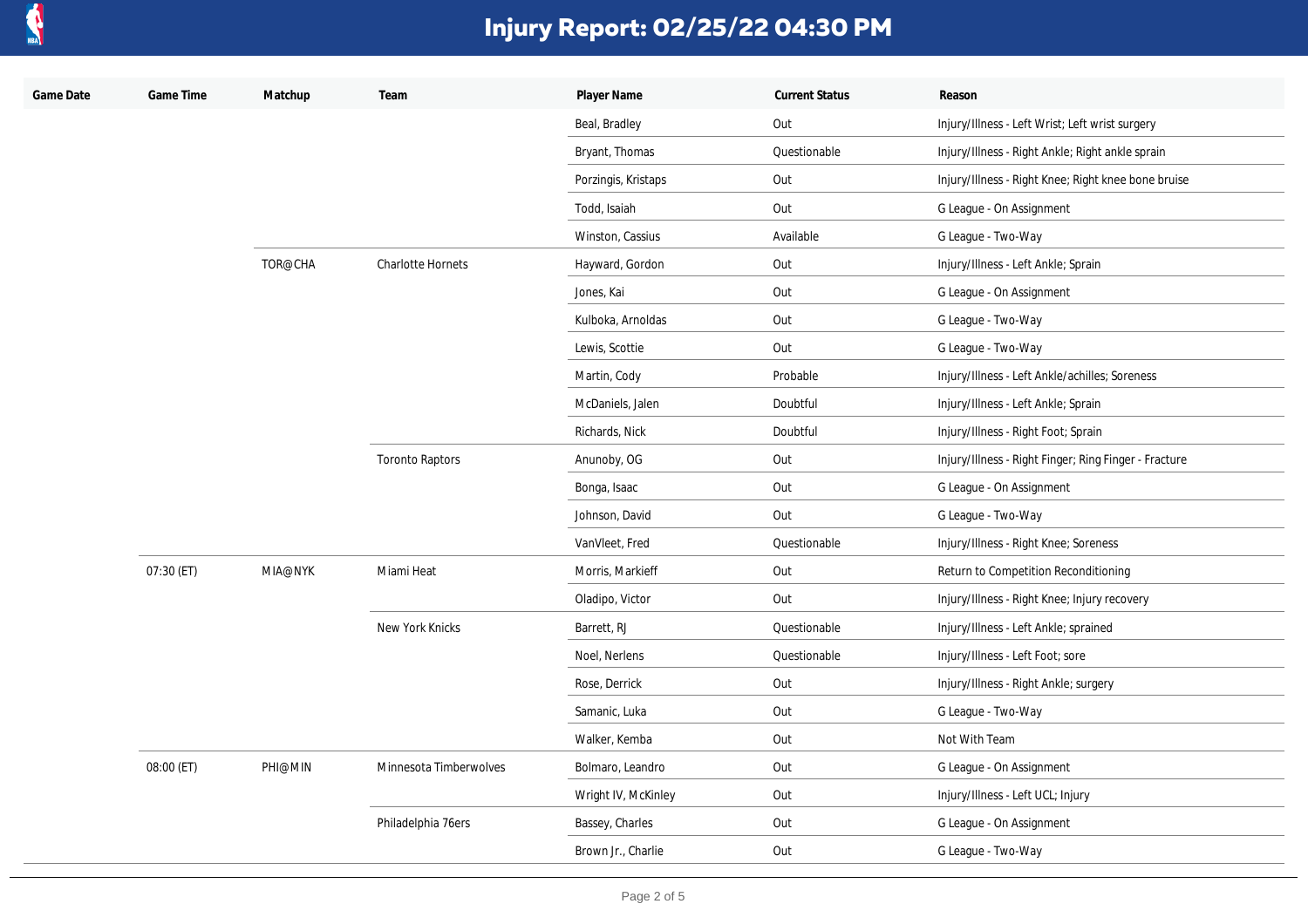

| Game Date | Game Time  | Matchup | Team                    | Player Name       | <b>Current Status</b> | Reason                                                       |
|-----------|------------|---------|-------------------------|-------------------|-----------------------|--------------------------------------------------------------|
|           |            |         |                         | Powell, Myles     | Out                   | G League - Two-Way                                           |
|           |            |         |                         | Springer, Jaden   | Out                   | G League - On Assignment                                     |
|           | 09:00 (ET) | DAL@UTA | <b>Dallas Mavericks</b> | Bullock, Reggie   | Questionable          | Injury/Illness - Right Hip; Contusion                        |
|           |            |         |                         | Burke, Trey       | Questionable          | Injury/Illness - Left Shoulder; Sprain                       |
|           |            |         |                         | Chriss, Marquese  | Doubtful              | Injury/Illness - Right Knee; Soreness                        |
|           |            |         |                         | Hardaway Jr., Tim | Out                   | Injury/Illness - Left Foot; Surgery                          |
|           |            |         |                         | Pinson, Theo      | Out                   | Injury/Illness - Right Fifth Finger; Fracture                |
|           |            |         | Utah Jazz               | Butler, Jared     | Out                   | Injury/Illness - Right Ankle; Sprain                         |
|           |            |         |                         | Gay, Rudy         | Doubtful              | Injury/Illness - N/A; Non-COVID related illness              |
|           |            | NOP@PHX | New Orleans Pelicans    | Lewis Jr., Kira   | Out                   | Injury/Illness - Right Knee ACL/MCL; Sprain                  |
|           |            |         |                         | Nance Jr., Larry  | Out                   | Injury/Illness - Right Knee; Arthroscopy                     |
|           |            |         |                         | Williamson, Zion  | Out                   | Injury/Illness - Right Foot; Fracture                        |
|           |            |         | <b>Phoenix Suns</b>     | Holiday, Aaron    | Out                   | Injury/Illness - Right Ankle; Soreness                       |
|           |            |         |                         | Kaminsky, Frank   | Out                   | Injury/Illness - Right Knee; Stress reaction                 |
|           |            |         |                         | Paul, Chris       | Out                   | Injury/Illness - Right Thumb; Avulsion fracture              |
|           |            |         |                         | Payne, Cameron    | Out                   | Injury/Illness - Right Wrist; Sprain                         |
|           |            |         |                         | Saric, Dario      | Out                   | Injury/Illness - Right Acl; Tear                             |
|           | 10:00 (ET) | LAC@LAL | <b>LA Clippers</b>      | George, Paul      | Out                   | Injury/Illness - Right Elbow; Ulnar Collateral Ligament Tear |
|           |            |         |                         | Leonard, Kawhi    | Out                   | Injury/Illness - Right Knee; ACL - Injury Recovery           |
|           |            |         |                         | Powell, Norman    | Out                   | Injury/Illness - Left Foot; Fractured Medial Sesamoid Bone   |
|           |            |         |                         | Preston, Jason    | Out                   | Injury/Illness - Right Foot; Injury Recovery                 |
|           |            |         |                         | Scrubb, Jay       | Out                   | Injury/Illness - Right Foot; Injury Recovery                 |
|           |            |         | Los Angeles Lakers      | Anthony, Carmelo  | Probable              | Injury/Illness - Right Hamstring; Strain                     |
|           |            |         |                         | Bradley, Avery    | Out                   | Injury/Illness - Right Knee; Effusion                        |
|           |            |         |                         | Davis, Anthony    | Out                   | Injury/Illness - Right Mid-foot; Sprain                      |
|           |            |         |                         | Doumbouya, Sekou  | Out                   | G League - Two-Way                                           |
|           |            |         |                         | James, LeBron     | Questionable          | Injury/Illness - Left Knee; Soreness/effusion                |
|           |            |         |                         |                   |                       |                                                              |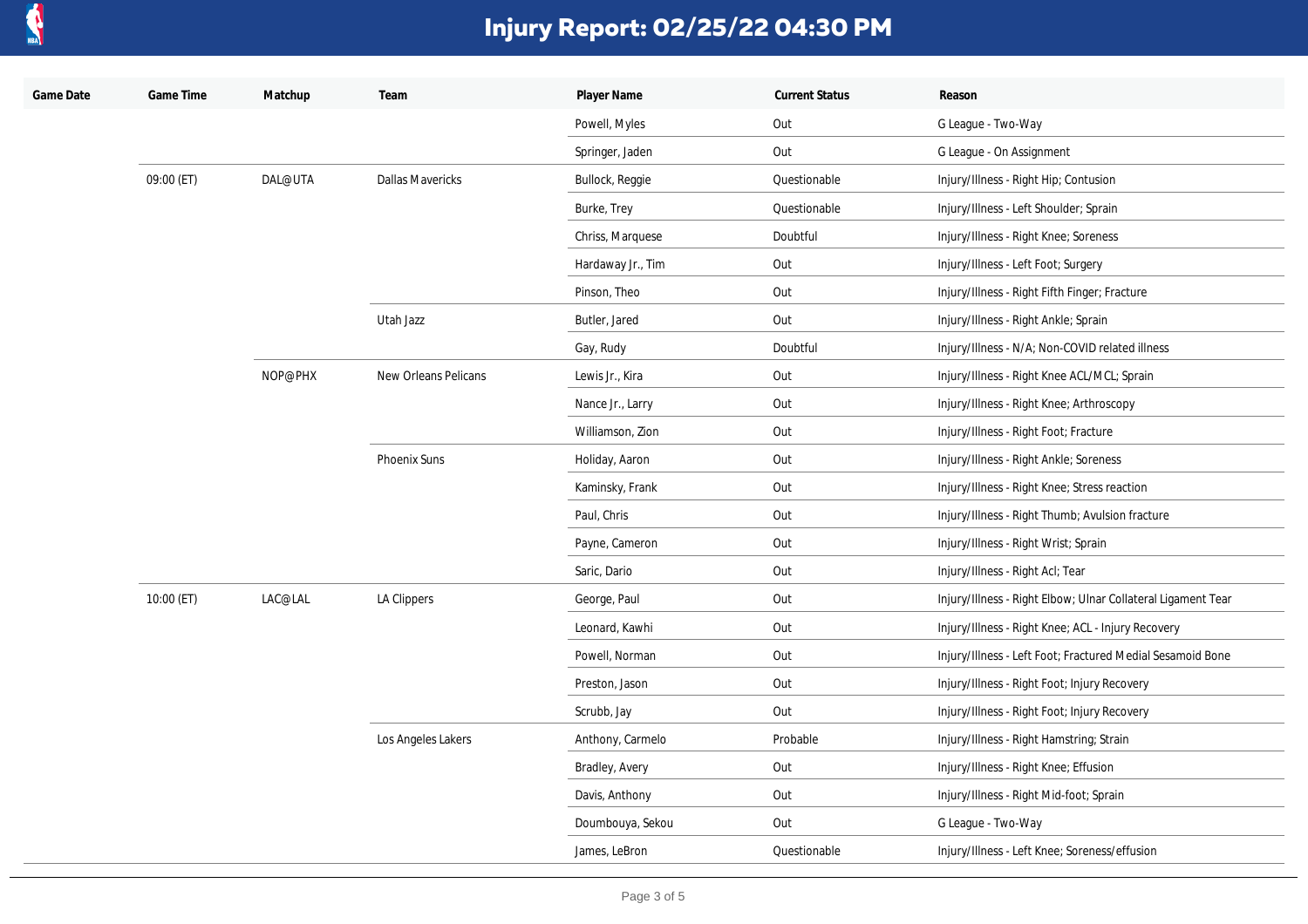

| Game Date  | Game Time  | Matchup        | Team                       | Player Name       | <b>Current Status</b> | Reason                                     |
|------------|------------|----------------|----------------------------|-------------------|-----------------------|--------------------------------------------|
|            |            |                |                            | Jones, Mason      | Out                   | G League - Two-Way                         |
|            |            |                |                            | Nunn, Kendrick    | Out                   | Injury/Illness - Right Knee; Bone bruise   |
| 02/26/2022 | 12:00 (ET) | BOS@DET        | <b>Boston Celtics</b>      | Thomas, Brodric   | Out                   | G League - Two-Way                         |
|            |            |                | <b>Detroit Pistons</b>     |                   |                       | NOT YET SUBMITTED                          |
|            | 07:30 (ET) | TOR@ATL        | Atlanta Hawks              |                   |                       | NOT YET SUBMITTED                          |
|            |            |                | <b>Toronto Raptors</b>     |                   |                       | NOT YET SUBMITTED                          |
|            | 08:00 (ET) | MEM@CHI        | Chicago Bulls              | Ball, Lonzo       | Out                   | Injury/Illness - Left Knee; Meniscus Tear  |
|            |            |                |                            | Caruso, Alex      | Out                   | Injury/Illness - Right Wrist; Fracture     |
|            |            |                |                            | Cook, Tyler       | Out                   | G League - Two-Way                         |
|            |            |                |                            | Simonovic, Marko  | Out                   | G League - On Assignment                   |
|            |            |                |                            | Williams, Patrick | Out                   | Injury/Illness - Left Wrist; Ligament Tear |
|            |            |                | Memphis Grizzlies          |                   |                       | NOT YET SUBMITTED                          |
|            |            | SAS@MIA        | Miami Heat                 |                   |                       | NOT YET SUBMITTED                          |
|            |            |                | San Antonio Spurs          |                   |                       | NOT YET SUBMITTED                          |
|            |            | WAS@CLE        | <b>Cleveland Cavaliers</b> | Garland, Darius   | Out                   | Injury/Illness - Low Back; Soreness        |
|            |            |                |                            | LeVert, Caris     | Out                   | Injury/Illness - Right Foot; Sprain        |
|            |            |                |                            | Rondo, Rajon      | Out                   | Injury/Illness - Right Great Toe; Sprain   |
|            |            |                |                            | Sexton, Collin    | Out                   | Injury/Illness - Left Knee; Meniscal Tear  |
|            |            |                |                            | Windler, Dylan    | Out                   | G League - On Assignment                   |
|            |            |                | <b>Washington Wizards</b>  |                   |                       | NOT YET SUBMITTED                          |
|            | 08:30 (ET) | <b>BKN@MIL</b> | <b>Brooklyn Nets</b>       | Dragic, Goran     | Probable              | Return to Competition Reconditioning       |
|            |            |                |                            | Durant, Kevin     | Out                   | Injury/Illness - Left Knee; MCL Sprain     |
|            |            |                |                            | Harris, Joe       | Out                   | Injury/Illness - Left Ankle; Surgery       |
|            |            |                |                            | Simmons, Ben      | Out                   | Return to Competition Reconditioning       |
|            |            |                | Milwaukee Bucks            |                   |                       | NOT YET SUBMITTED                          |
|            | 09:00 (ET) | SAC@DEN        | Denver Nuggets             |                   |                       | NOT YET SUBMITTED                          |
|            |            |                | Sacramento Kings           |                   |                       | NOT YET SUBMITTED                          |
|            |            |                |                            |                   |                       |                                            |